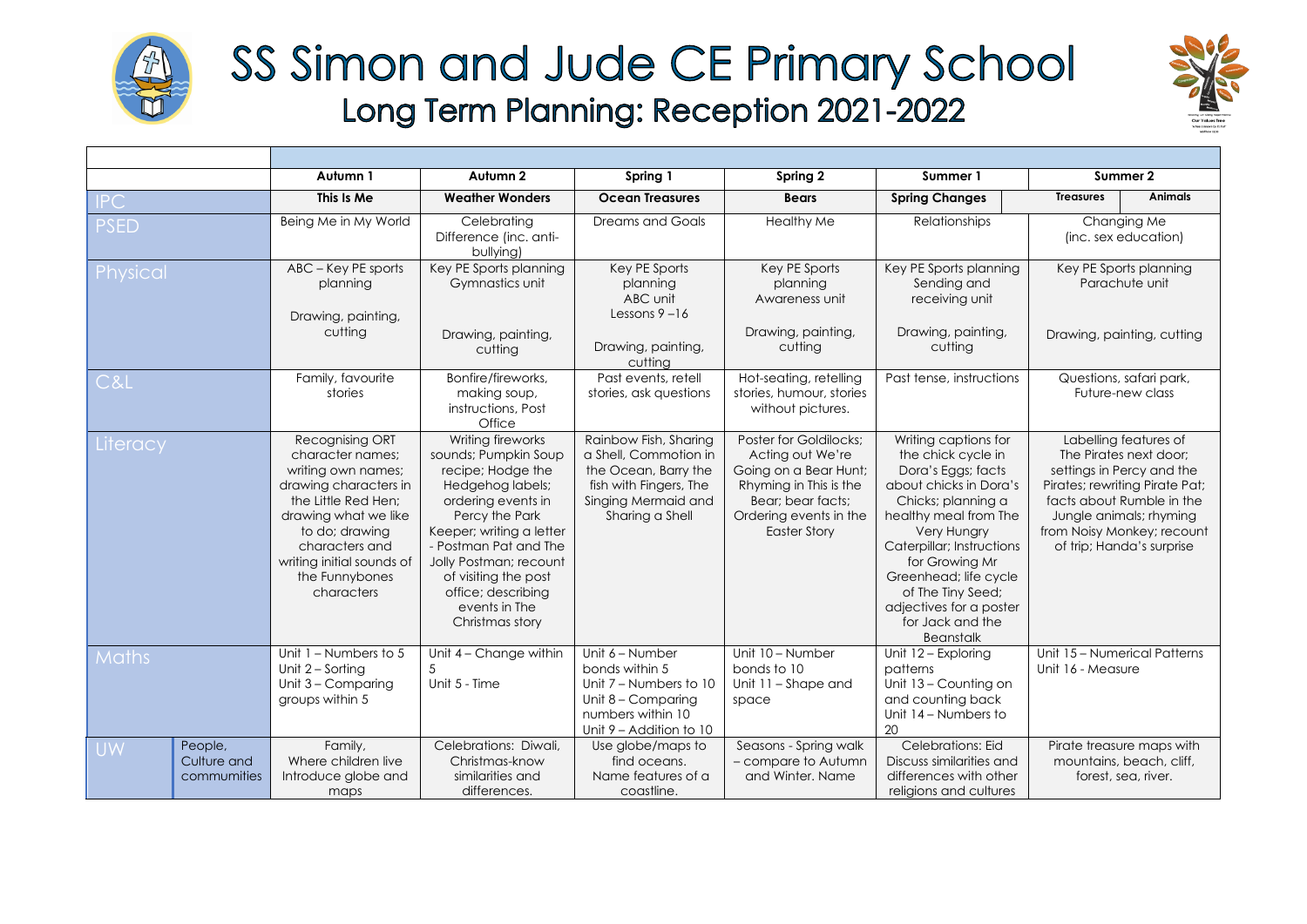

## SS Simon and Jude CE Primary School Long Term Planning: Reception 2021-2022



|              |                             |                                                                                                                         | Local area, walk to<br>Post Office, name<br>local features-<br>describe immediate<br>environment                                                           | <b>Chinese New Year-</b><br>Discuss similarities and<br>differences with other<br>cultures                                                       | local features on<br>walk.<br>Easter – how it is<br>celebrated here and<br>around the world.                                                             |                                                                                                                                                                       | Look at similarities and<br>differences between life in<br>this country and Africa                                                                                           |
|--------------|-----------------------------|-------------------------------------------------------------------------------------------------------------------------|------------------------------------------------------------------------------------------------------------------------------------------------------------|--------------------------------------------------------------------------------------------------------------------------------------------------|----------------------------------------------------------------------------------------------------------------------------------------------------------|-----------------------------------------------------------------------------------------------------------------------------------------------------------------------|------------------------------------------------------------------------------------------------------------------------------------------------------------------------------|
|              | <b>The Natural</b><br>World | Human body - senses,<br>growth, changes,<br>Seasons - Autumn<br>walk<br>Change of state                                 | Weather $-$<br>experience, name<br>and describe different<br>types<br>Arctic animals that<br>love the cold<br>Seasons - Winter                             | Animals and habitats.<br>Different types of sea<br>creatures, where they<br>live, what they eat,<br>how they move.<br>Pollution and<br>recycling | Animals and habitats.<br>Different types of<br>bears. How are they<br>the same/different<br>Changes - make<br>porridge and melt<br>chocolate.            | Growth-what do<br>plants need? Grow<br>beans and other<br>seeds.<br>Life cycles -<br>frog/butterfly/hen                                                               | Floating and sinking.<br>Investigate materials that<br>are waterproof.<br>African animals and<br>habitats-name them, what<br>they eat, where do they live.<br>Seasons-Summer |
|              | Past and<br>Present         | Family members,<br>changes over time<br>from baby to now                                                                | Events in History - Guy<br>Fawkes/bonfire night,<br>Remembrance Day                                                                                        | Recall personal past<br>events. What<br>happened earlier<br>that day, yesterday,<br>last week.                                                   | Compare old and<br>new bears                                                                                                                             | Past and present,<br>change over time<br>through looking at<br>plants and life cycles.                                                                                | People from the past-<br>Blackbeard.                                                                                                                                         |
| <b>RE</b>    |                             | Creation<br>(Understanding<br>Christianity)<br>Chatterbox - Harvest                                                     | Incarnation-Christmas<br>(Understanding<br>Christianity)                                                                                                   | Chatterbox -<br>I am special<br>Friendship                                                                                                       | Salvation -<br>Easter<br>(Understanding<br>Christianity)                                                                                                 | Chatterbox -<br>Stories Jesus<br>heard/Told                                                                                                                           | Chatterbox -<br><b>Special Places</b><br>Special times<br>Special people                                                                                                     |
| <b>EAD</b>   |                             | Self-portraits,<br>Colour mixing,<br>favourite colour<br>collage,<br>Leaf rubbings<br>Diwali cards.<br>Rangoli patterns | Autumn<br>collage/sculptures<br>using leaves, stones<br>and natural materials-<br>Andy Goldsworthy,<br>Lois Ehlert<br>Weather pictures<br>Christmas cards, | Collage, 3-D work<br>including recycled<br>materials.<br>Chinese New Year<br>Valentines cards                                                    | Sculpture/3D work<br>Clay, mod roc, boxes,<br>wire, paper<br>sculptures.<br>Yayoi Kusama-giant<br>flower sculptures<br>Mother's Day and<br>Easter cards, | Monet - Sunflowers<br>Observational<br>drawings of Spring<br>flowers/plants using<br>different media<br>Sewing and weaving<br>- summer colours.<br>different textures | Pirates,<br>Jungle animals-<br>'Surprised' by Henri<br>Rousseau<br>African art -masks, batik<br>Observational drawings of<br>fruit using pastels<br>Father's Day cards,      |
| <b>Music</b> |                             | Nursery rhymes,<br>ourselves songs,<br>number songs<br><b>Beat Baby</b><br>Rhythm & tempo<br>work                       | Weather songs,<br>Autumn songs,<br>Christmas songs<br><b>Beat Baby</b><br>Rhythm, pitch,<br>dynamic work                                                   | Instrument work &<br>changes in sound<br>Chinese New Year<br>music<br>Rhythm, tempo,<br>dynamics work                                            | Bear songs<br>Pitch, dynamics,<br>tempo work                                                                                                             | Minibeast and Spring<br>songs<br>Rhythm, tempo, pitch,<br>dynamics work                                                                                               | Pirate songs, animal songs<br>Tempo, pitch & dynamics<br>work                                                                                                                |